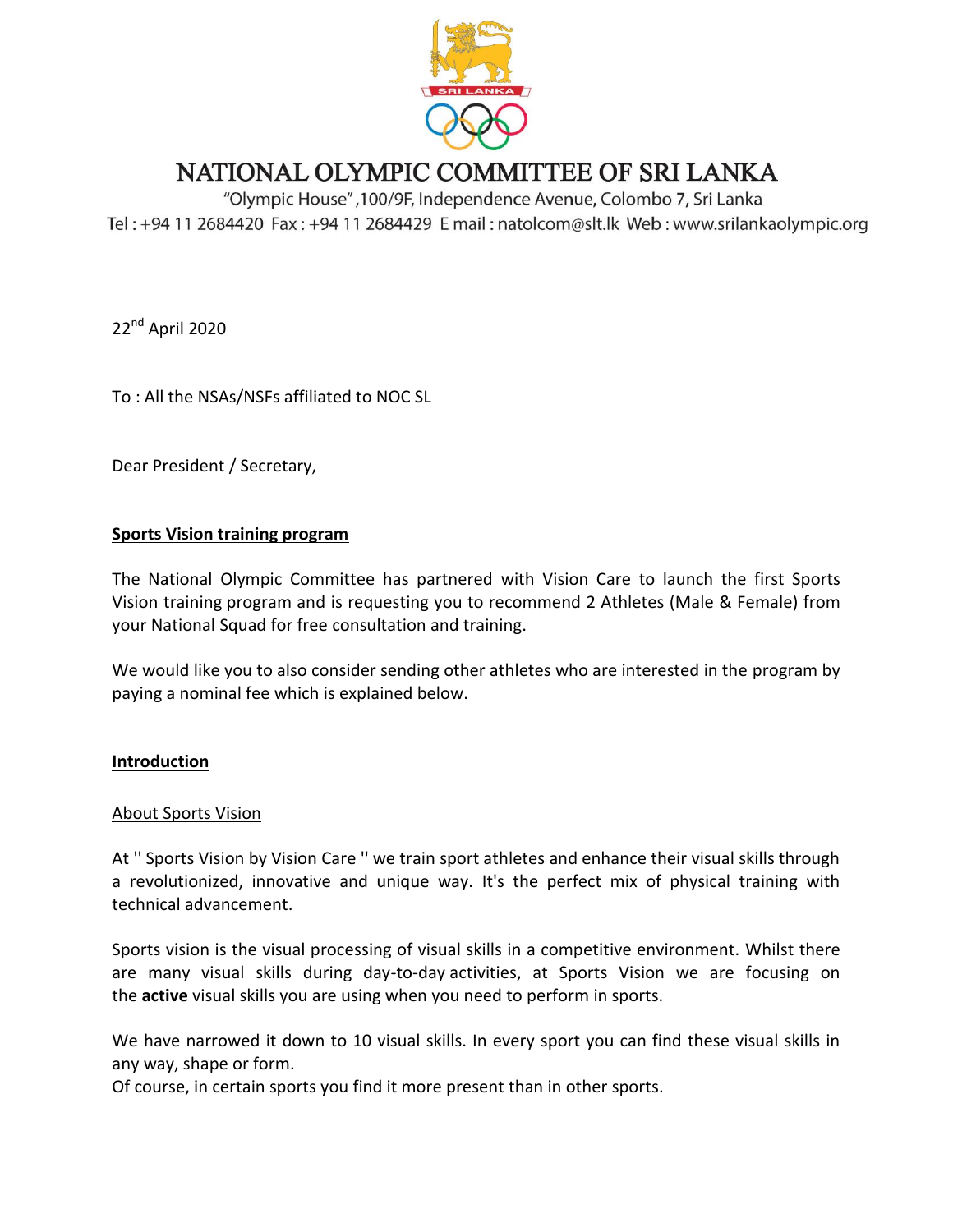## The 10 visual skills are:

- **Visual Clarity** See distant details
- **Contrast Sensitivity** Judge Difference in contrast
- **Depth Perception** Judge depth perception in distance
- **Near-Far Quickness** Change attention between distances
- **Perception Span** Visually acquire critical information
- **Reaction Time** Hand reaction to a visual signal
- **Target Capture** Rapidly shift and recognize peripheral targets
- **Multiple Object Tracking** track objects moving in space
- **Eye - Hand Coordination** Hand responses to changing targets
- **Go/No Go** Make decisions and react in pressured situations

## **Process and how it works**

## **1. Assessment**

When the athlete comes to our facility we want to see how healthy the eyes are and how well the eyes are performing together with the brain.

This is what we call an *eye examination*, which is painless and won't take more than 15-20 minutes.

After that, he/she will participate in the assessment, which will happen on our sensory station. This assessment covers **every** visual skill, as mentioned above, and takes 30-40 minutes.

# **2. Analysis**

After the assessing part, it generates a custom report. These results will be analysed by a Sports Vision Training right away.

Practical exercises will be discussed as well as what Sports Vision will be able to do for the sport athlete.

### **3. Improvement Plan**

When the sport athlete desires to work further with Sports Vision, he/she can choose their own duration.

Whether this is for  $1/3/6/12$  months, one per week or up to 2 or 3 times per week.

# **Special Offer for Federations working with NOC (National Olympic Committee)**

# **Sports Vision wants to offer the following for FREE, up to two of the best athletes within each federation:**

- Assessment (Eye-examination) on the Sensory Station;
- Free consultation thereafter;
- one training session (different day than the assessment)